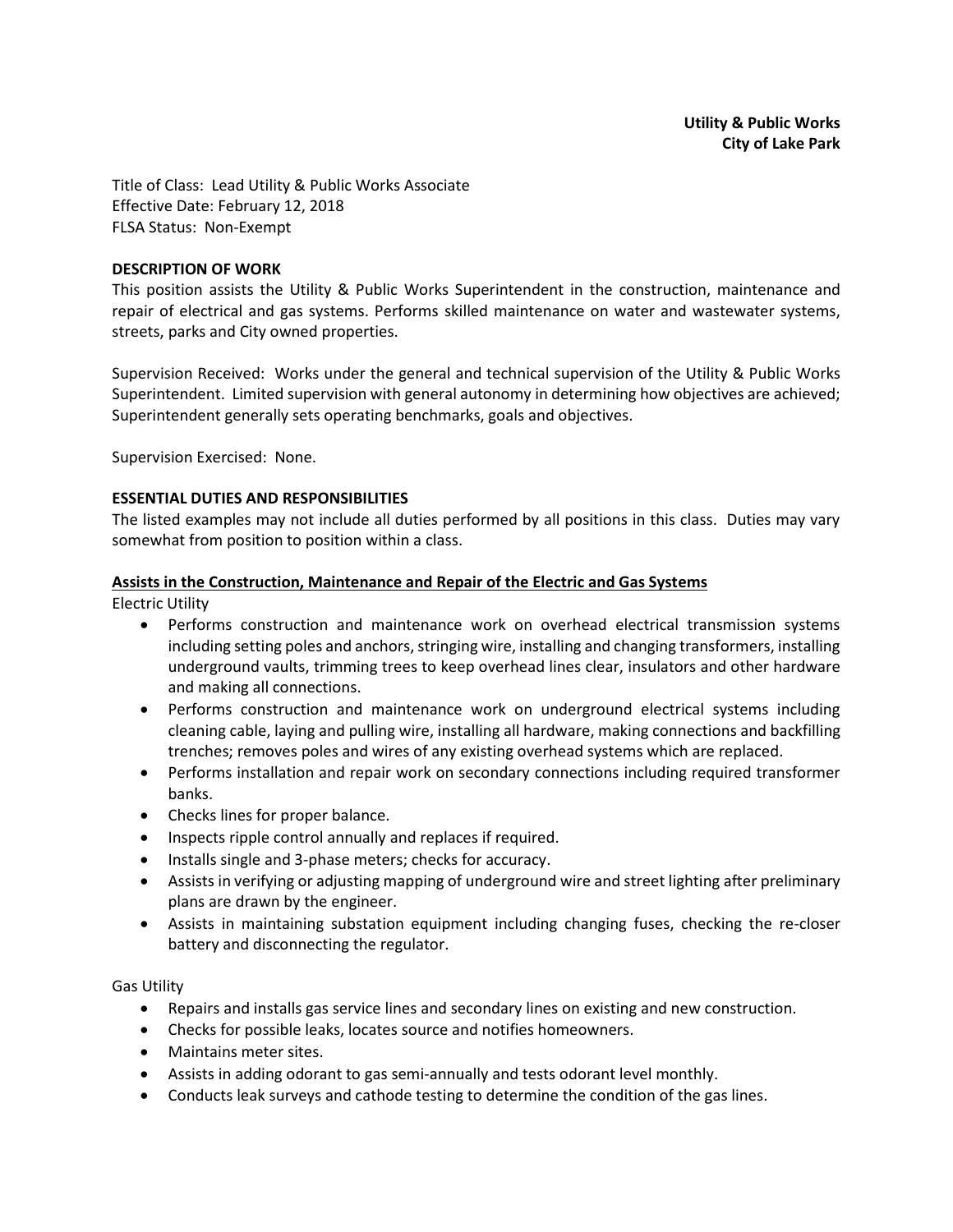## **Conducts Maintenance of the Water Utility**

- Inspects the water plant for proper operation; takes daily readings and maintains records.
- Backwashes the water and iron filter; cleans and maintains motors and pumps.
- Collects water samples for testing.
- Maintains records of amount of water pumped and chemicals used in water treatment.
- Maintains fire hydrants including lubricating and painting.
- Installs, cleans, takes readings and repairs or replaces water meters.
- Performs water hook-ups and disconnects; replaces curb stops.
- Locates main breaks and repairs or replaces water mains.

## **Conducts Maintenance of the Wastewater Utility**

- Inspects and monitors lift stations for proper operation of motors and pumps and checks wet well for proper elevation.
- Performs maintenance at lift stations including cleaning and replacing filters, replacing fuses and maintaining pumps.
- Assists in maintaining pond system.

## **Provides Skilled Maintenance of Streets, Parks and City Owned Properties**

- Installs, changes and repairs street lights.
- Performs general maintenance to pump house building including inspecting paint and changing the light bulbs.
- Assists in conducting the annual inventory and stocks shelves in the shop; cleans and maintains the shop.
- Assists in installing seasonal banners, decorative lighting and holiday decorations.
- Paints street light poles, water plant, shop and transformers as needed.
- Maintains and operates pick-up with plow for snow removal.
- Performs maintenance on City-owned swimming pool including maintaining proper chlorine levels and cleaning and painting pool surface.
- Performs basic maintenance on park shelter including disposal and grounds keeping.

## **Assists in General Duties as Directed**

- Answers service calls, diagnoses problems and makes repairs to overhead and underground utility systems and service connections.
- May assist in solving billing problems by answer customer's usage and operational questions.
- Disconnects and reconnects utilities for non-payment.
- May locate underground utilities for "Gopher One"; may call in digging permits.
- Reads utility meters, records findings and reports to City Center for billing; takes final meter readings.
- May act as back-up for the Superintendent in his/her absence.
- Provide work direction to Utility and Public Works Associate and seasonal streets/parks worker.
- Assists other departments as needed.

## **KNOWLEDGE, SKILLS AND ABILITIES**

• Requires application of a variety of procedures, policies and/or precedents and moderate analytical ability in adapting standard methods to fit facts and conditions using generally prescribed procedures.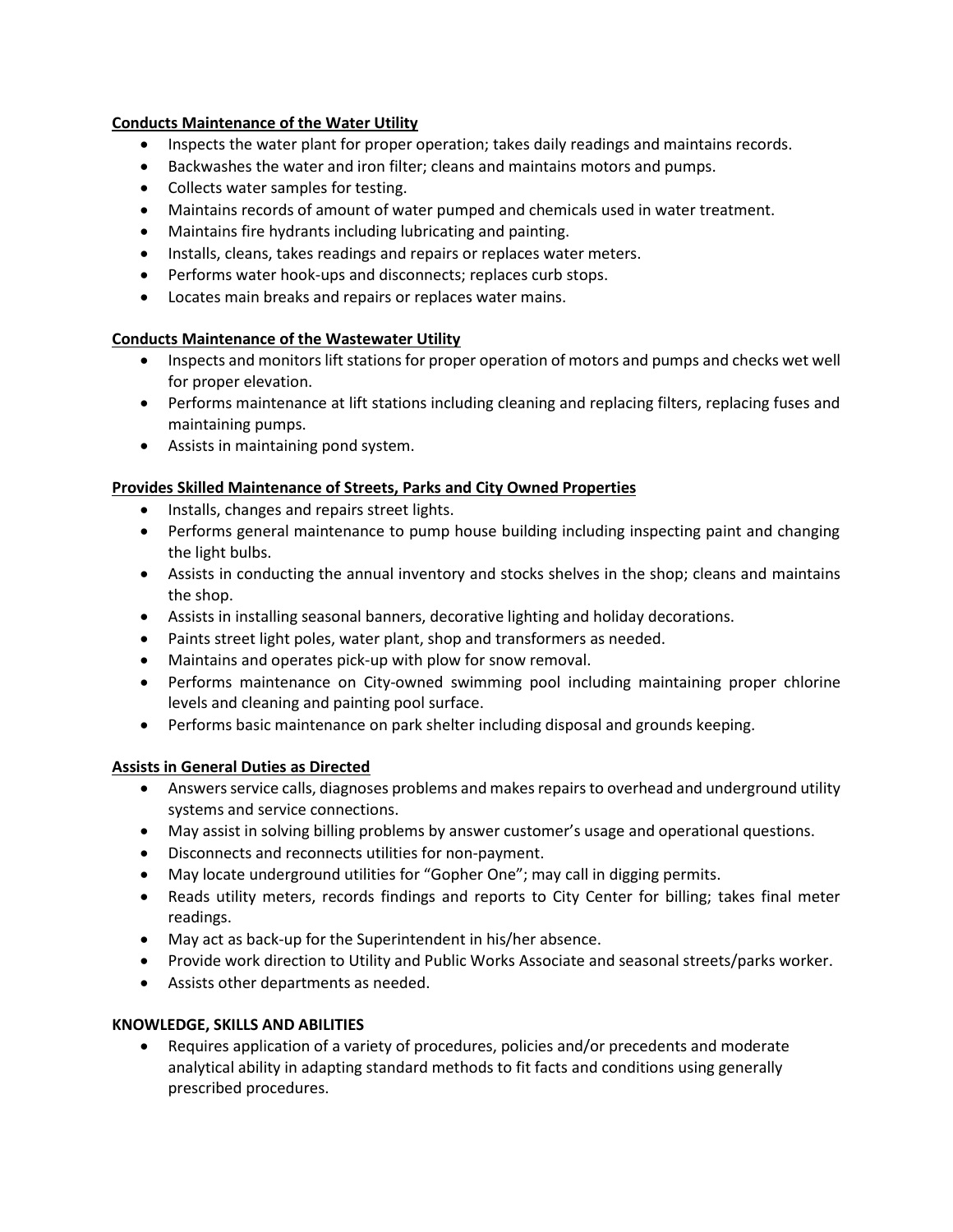- Considerable knowledge of tools, methods, operations and materials used in the maintenance and repair of gas, water and wastewater operations.
- Considerable knowledge of the approved methods, materials, tools and equipment used in overhead and underground electrical system construction maintenance and repair.
- Ability to read and interpret documents such as safety rules, operating and maintenance instructions, and procedure manuals, while able to perform intermediate troubleshooting or analysis of problems.
- Working ability to locate underground cable and locations of water and gas leaks, detect and analyze the cause of problems and make necessary repairs including manual excavation.
- Significant skill in the use and care of tools, vehicles and equipment used in the work.
- Ability to communicate effectively with work team and occasional, incidental public interaction.
- Ability to climb poles and maintain balance in a boom truck at 40-45 feet in elevation.
- Ability to add, subtract, multiply, and divide in all units of measure using whole numbers, common fractions and decimals; compute rate, ratio and percent and draw and interpret bar graphs.
- Ability to respond to emergency events that include severe weather, storms, flooding and blocked roads.
- Ability to follow instructions.

## **MINIMUM QUALIFICATIONS**

Education and experience: Minimum of a High School diploma/GED and three to five years of experience operating and maintaining equipment and facilities in three of the following: natural gas; electric line maintenance; or water and wastewater fields.

Certification/Testing: Must possess a CDL and maintain a healthy driving record. Must have ability to obtain and maintain Class D water and wastewater operator's certificate within two years of hire date. Ability to obtain gas operator qualification within two years of hire date. Re-certification of water and wastewater license every four years, natural gas operator qualification every two years, ongoing JT&S training for electric utilities and pool maintenance certification every five years.

# **WORKING CONDITIONS AND PHYSICAL DEMANDS**

This position spends most time working alone, near moving mechanical parts and in outdoor weather conditions. Frequently exposed to extreme weather conditions including hot weather above 90 degrees, blizzard conditions, wet conditions, and extreme cold and extreme winter conditions (ice).

- Frequent contact with the department and other departments, outside agencies and public (supplying or seeking information) on specialized matters requiring detailed or technical responses/explanations.
- This position is occasionally exposed to toxic/caustic material, blood borne pathogens, fumes or airborne particles, grease/grime and annoying/sickening odors.
- Most of time is spent standing and walking; frequent sitting, bending or stooping, kneeling or squatting, working with arms above shoulder, climbing, and lifting, carrying pushing or pulling equipment and supplies up to 60 pounds.
- The job requires that this position occasionally lift, carry, push or pull equipment or supplies over 60 pounds.
- Occasional exposure to high height (40-45 feet), precarious spaces, electrical shock, and slippery conditions.